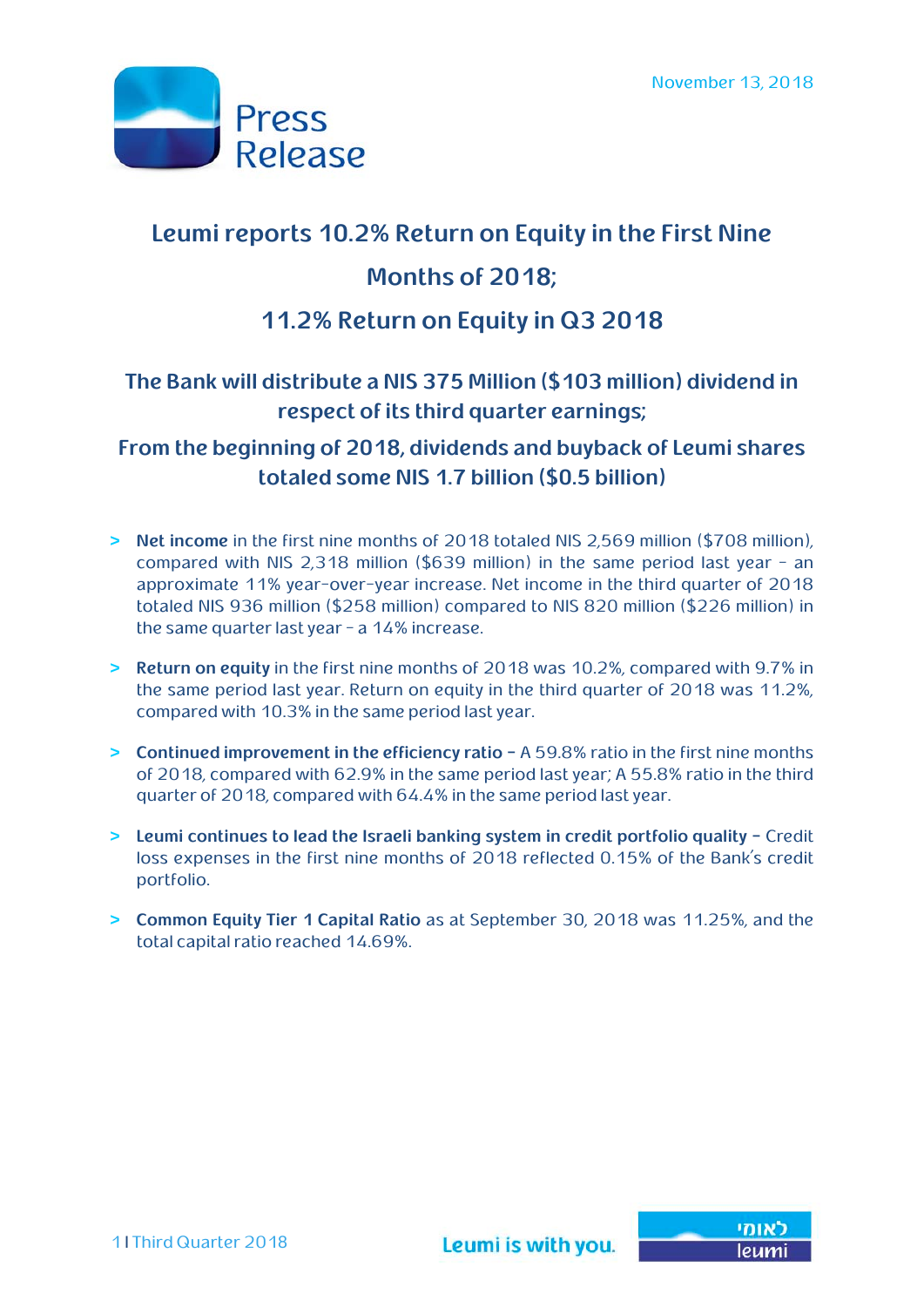

- **> The Bank will distribute a NIS 375 million (\$103 million) dividend** in respect of its third quarter earnings. The total dividend for the first nine months of 2018 was NIS 1,028 million (\$283 million).
- **> Share buyback -** In late May 2018, the Bank began executing a share buyback plan totaling up to NIS 700 million (\$193 million). Prior to the financial statements' approval date, the Bank had purchased shares in the amount of NIS 642 million (\$177 million).
- **> Net interest income** in the first nine months of 2018 was up by NIS 660 million (\$182 million), an 11.1% year-over-year increase. Net interest income in the third quarter of 2018 was up by 14.5% compared with the same period last year.
- **> Total operating expenses** in the first nine months of 2018 increased by NIS 70 million (\$19 million) compared with the same period last year. Most of the increase arose from the bonus granted to employees during the second quarter of the year, in respect of structural changes. Expenses in the third quarter of 2018 were similar to those in the same period last year.

#### *<sup>U</sup>***Continued implementation of the Bank's strategy:**

- **> Leumi continues to lead the digital banking field in Israel -** The Bank has recently launched VIDEA, a new portfolio management company which allows customers of all banks to manage an online portfolio through an advanced digital platform, while offering some of the lowest management fees in the Israeli market. In addition, Leumi continues developing innovative and ground-breaking products, such as 'Digital Mortgage' and additional tools enabling smart financial management.
- **> Establishment of an Operations Division -** The Bank continues to promote the launch of a new Operations Division, scheduled for 2019. The division will concentrate all operational activities under a single roof, with the aim of increasing effectiveness, streamlining processes, mitigating risk and boosting efficiency.
- **> Credit growth -** The Bank continues to pursue its selective credit growth, with a strict risk management policy and adherence to a high quality portfolio.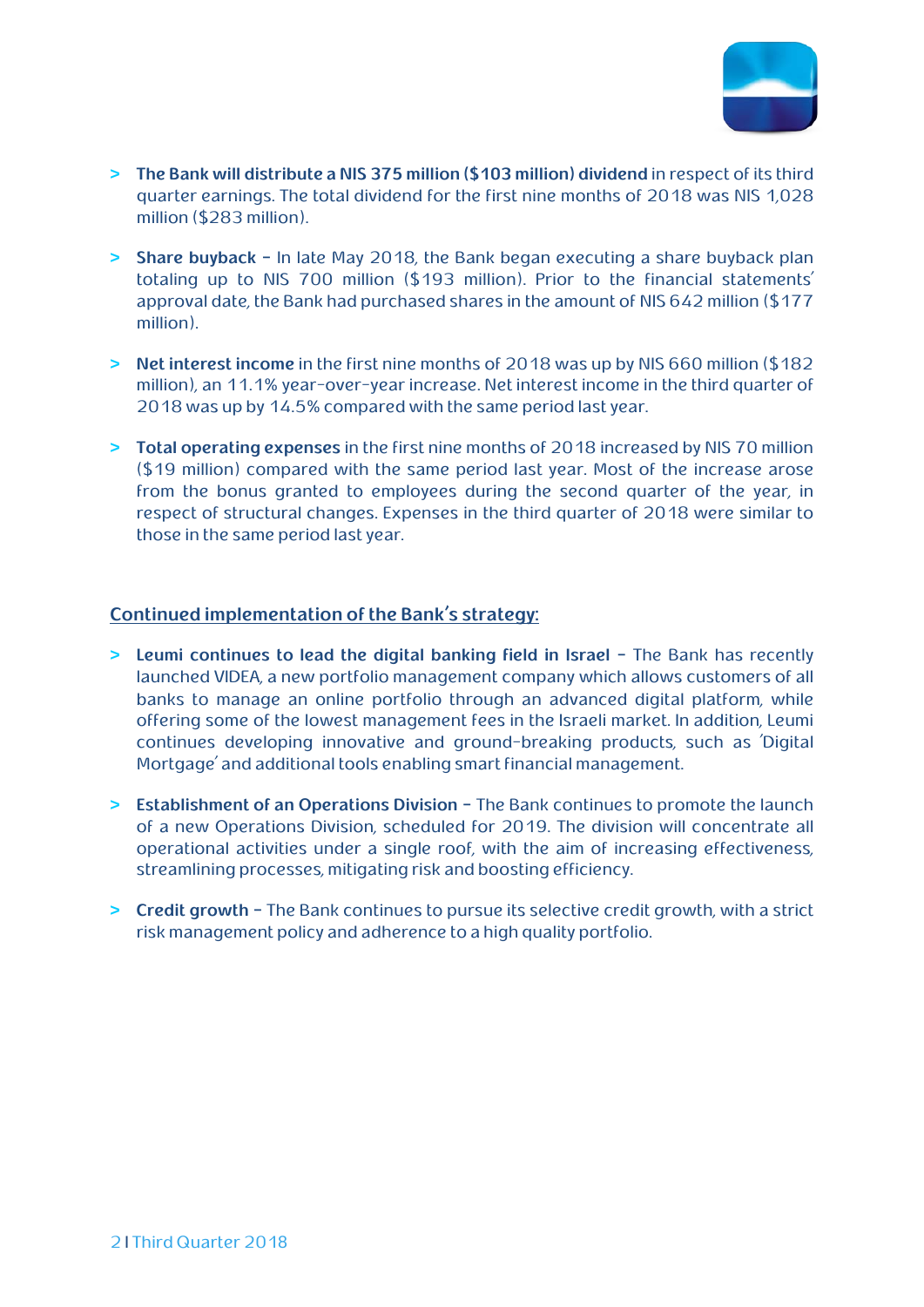

#### *<sup>U</sup>***Development of Balance Sheet Line Items:**

- **> Leumi Group's total shareholders' equity** as at September 30, 2018 totaled NIS 34.8 billion (\$9.6 billion), compared with NIS 32.8 billion (\$9.0 billion) as at September 30, 2017 (a 6% increase).
- **> Leverage ratio** as at September 30, 2018 was 7.05%, compared with the minimum threshold of 6% required by the Bank of Israel.
- **> Liquidity coverage ratio** as at September 30, 2018 was 121%, compared with the minimum threshold of 100% required by the Bank of Israel.
- **> Net loans to the public** as at September 30, 2018 totaled NIS 276.0 billion (\$76.1 billion), compared with NIS 266.4 billion (\$73.5 billion) as at September 30, 2017 (a 3.6% increase).
- **> Deposits from the public** as at September 30, 2018 reached NIS 358.9 billion (\$99.0 billion), compared with NIS 350.2 billion (\$96.6 billion) as at September 30, 2017 (a 2.5% increase).